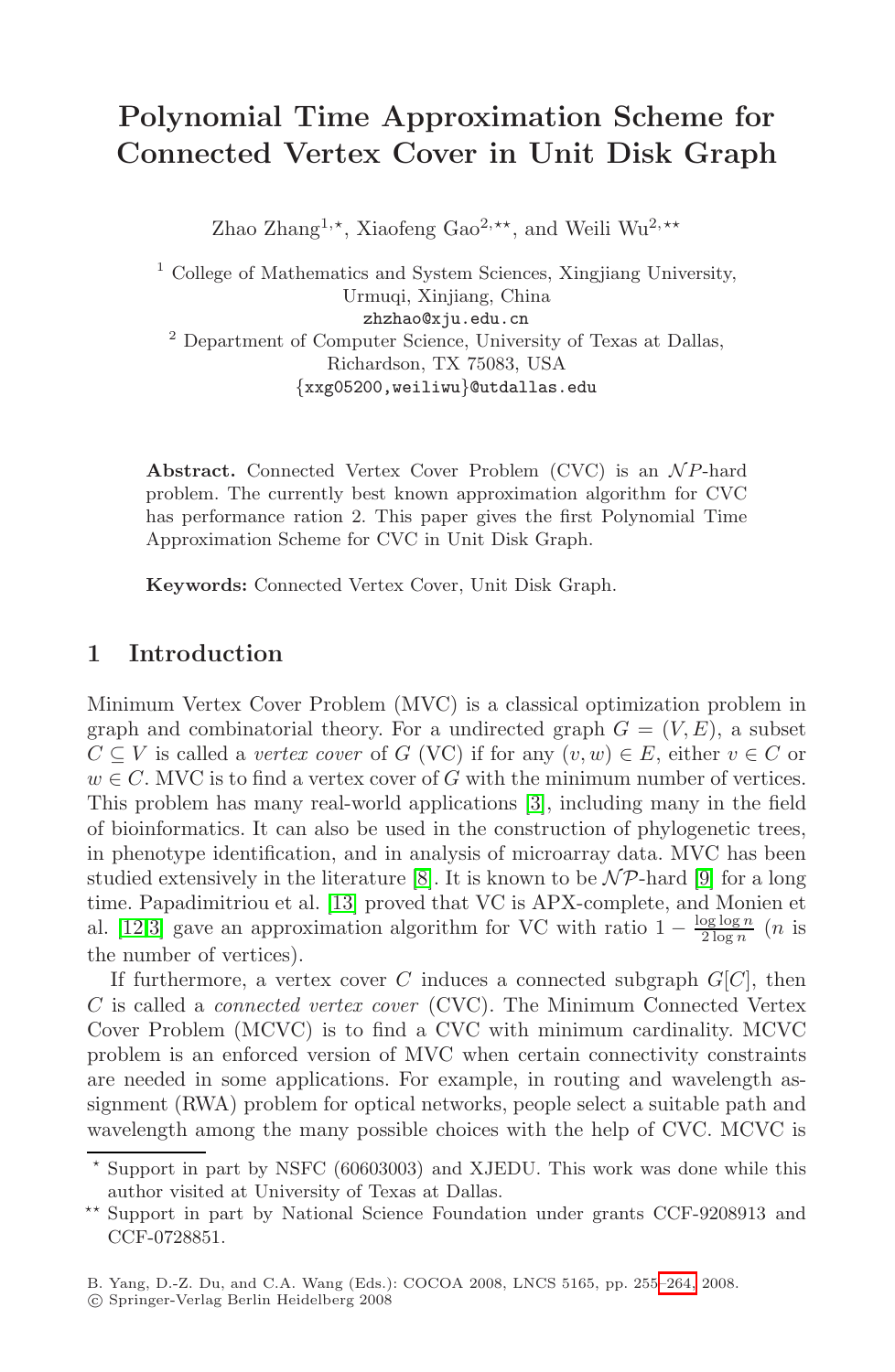#### 256 Z. Zhang, X. Gao, and W. Wu

also  $N\mathcal{P}$ -hard. In fact, Garey and Johnson [7] showed that MCVC is as hard to approximate as MVC. The currently best known approximation algorithms for MCVC have performance ratio 2, which were given by Arkin et al. [2,14].

I[n t](#page-9-3)his paper, we consider MCVC problem in Unit Disk Graphs (UDG). A graph  $G$  is an UDG if each vertex of  $G$  is associated with the center of a disk with diameter 1 on the plane, and two vertices  $u, v$  of G are adjacent if and only if the two disks corresponding to  $u$  and  $v$  have non-empty intersection. In another word,  $(u, v) \in E(G)$  if and only if the Euclidean distance between the centers corresponding to  $u$  and  $v$  is at mo[st](#page-8-1) [1.](#page-9-4) Such a set of unit disks on the plane is called the geometric representation of G. When talking about a unit disk graph in this paper, we assume that the geometric representation is given, since it has been proved in [10] that determining whether a graph is a UDG is  $N\mathcal{P}$ complete. UDG is widely used in wireless networks, where each vertex represents an idealized multi-hop radio based station, and the corresponding disk is the communication ra[ng](#page-8-2)e of the station. For MVC in UDG, there exists Polynomial Time Approximation Scheme (PTAS). That is, for any positive real number  $\varepsilon$ , there exists a  $(1 + \varepsilon)$ -approximation. In fact, Erlebach et al. [5,11] presented a PTAS for Minimum Weight Vertex Cover (MWVC) in *Disk Graph* (DG), where DG is a generalization of UDG, in which disks have different radiuses.

In this paper, we present the first PTAS for CVC on UDG, using partition technique and shifting strategy. Such an approach was used for Steiner trees in the plane [15]. A more complicated approach was used for connected dominating set [4]. It should be noted that in [4], the technique is heavily based on the property of 2-dimension. In other words, the technique cannot be applied to higher dimensional space, e.g., unit ball graphs, which is also an important model for wireless sensor networks. The technique presented in this paper can be applied to any dimension. Therefore, it is actually proved in this paper that there exists PTAS in unit *n*-dimensional ball graphs for any *n*.

The idea of the algorithm is: First, we take an area containing all vertices of the graph, and partition it into small squares. For each small square, define the inner area and the boundary area, such that the inner area and the boundary area of a same small square has an overlap. For each component of the inner area, compute a minimum CVC. To cover edges not in the inner area, use a constant-approximation algorithm to compute a connected vertex cover  $C_0$  of  $G$ , and union those vertices of  $C_0$  which belong to the 'boundary area' of the partition into the above CVC's. The overlap of inner area and boundary area ensures the connectivity of the output. The shifting strategy is used to select a partition such that the number of vertices of  $C_0$  falling into the boundary area of this partition is small enough relative to  $\varepsilon$ .

The rest of this paper is organized as follows. In Section 2, we introduce some terminologies used to describe the algorithm. In Section 3, the algorithm is presented. In Section 4 we show the correctedness of our algorithm, analyze the time complexity, and prove that it is a PTAS. A conclusion is given in Section 5.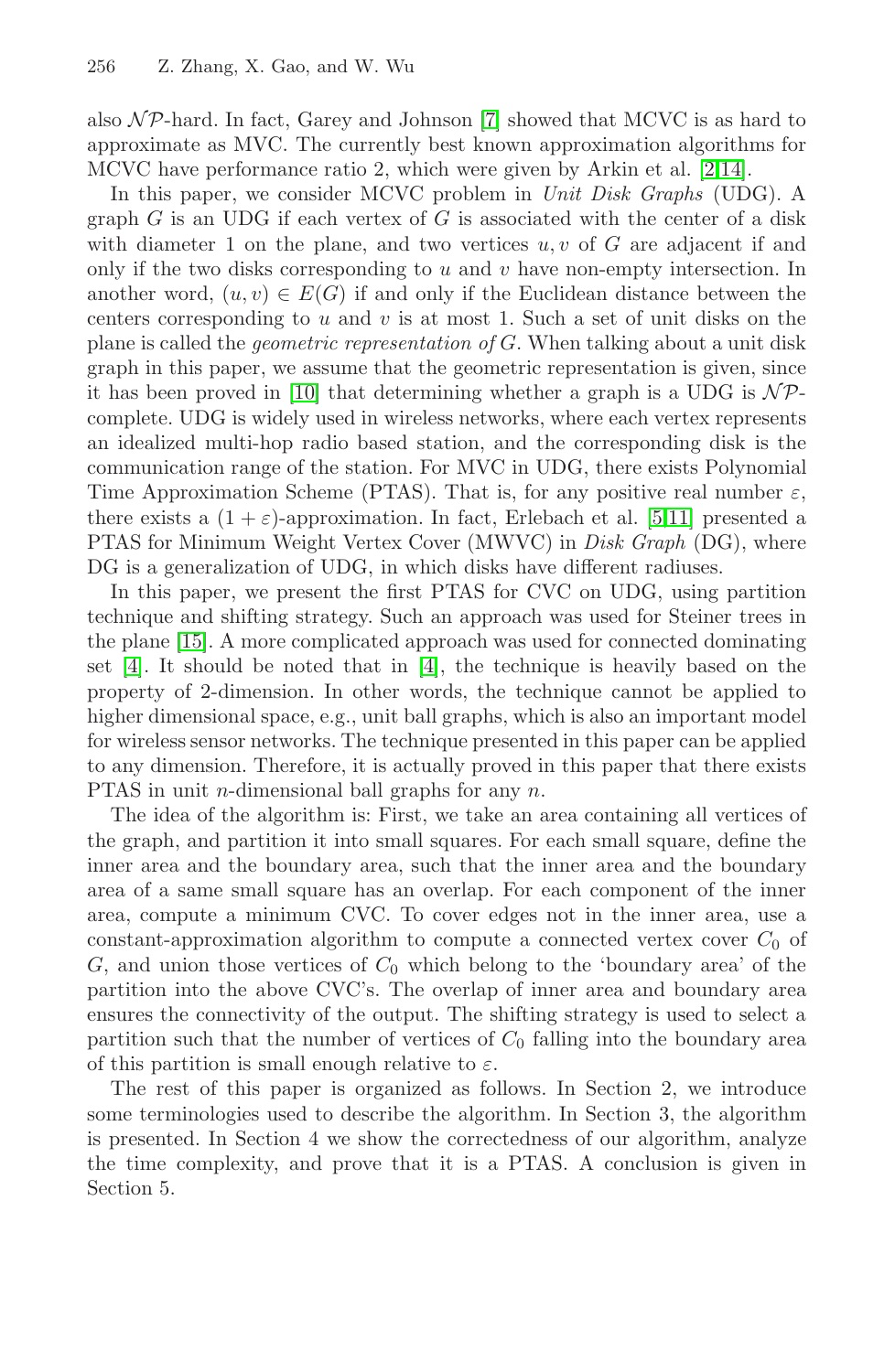#### **2 Preliminaries**

In this secti[on](#page-8-3) we introduce the symbols and definitions used for algorithm description.

For a given UDG  $G = (V, E)$ , w[he](#page-2-0)re  $|V| = n$ , we assume that all the disks are located in a square plane  $Q = \{(x, y) | 0 \le x \le q, 0 \le y \le q\}$ , where q is related to  $n$ . Using partition strategy, we divide  $Q$  into squares each with side length  $m \times m$ . We set  $m = \lceil \frac{48\rho}{\varepsilon} \rceil$ , where  $\rho$  is a constant which is the approximation ratio of an APX for CVC (for example,  $\rho$  can be taken as 2 if we use the 2-approximation algorithm in [6]), and  $\varepsilon$  is an arbitrary positive number. Let  $p = \lfloor \frac{q}{m} \rfloor + 1$ . Since we shall use shifting policy, we widen Q into a bigger region  $Q = \{(x, y) | -m \le x \le pm, -m \le y \le pm\}$  (see Fig. 1).



**Fig. 1.** Partition for Graph G

<span id="page-2-0"></span>Name this partition as  $P(0)$ , and denote by  $P(a)$  the partition obtained from  $P(0)$  by shifting it such that the left-bottom corner of  $P(a)$  is at  $(a-m, a-m)$ , for  $a = 0, 1, \cdots, m - 1$ .

For each square  $e$ , we define the *Inner* area  $I_e$  and *Boundary* area  $B_e$  (see Fig. 2). If  $e = \{(x, y)|im \le x \le (i + 1)m, jm \le y \le (j + 1)m\},\$ 

 $I_e = \{(x, y)|im + 1 \le x \le (i + 1)m - 1, jm + 1 \le y \le (j + 1)m - 1\},\$ 

 $B_e = e - \{(x, y) | im + 2 \le x \le (i + 1)m - 2, jm + 2 \le y \le (j + 1)m - 2\}.$ 

Note that there is an overlap of  $I_e$  and  $B_e$ .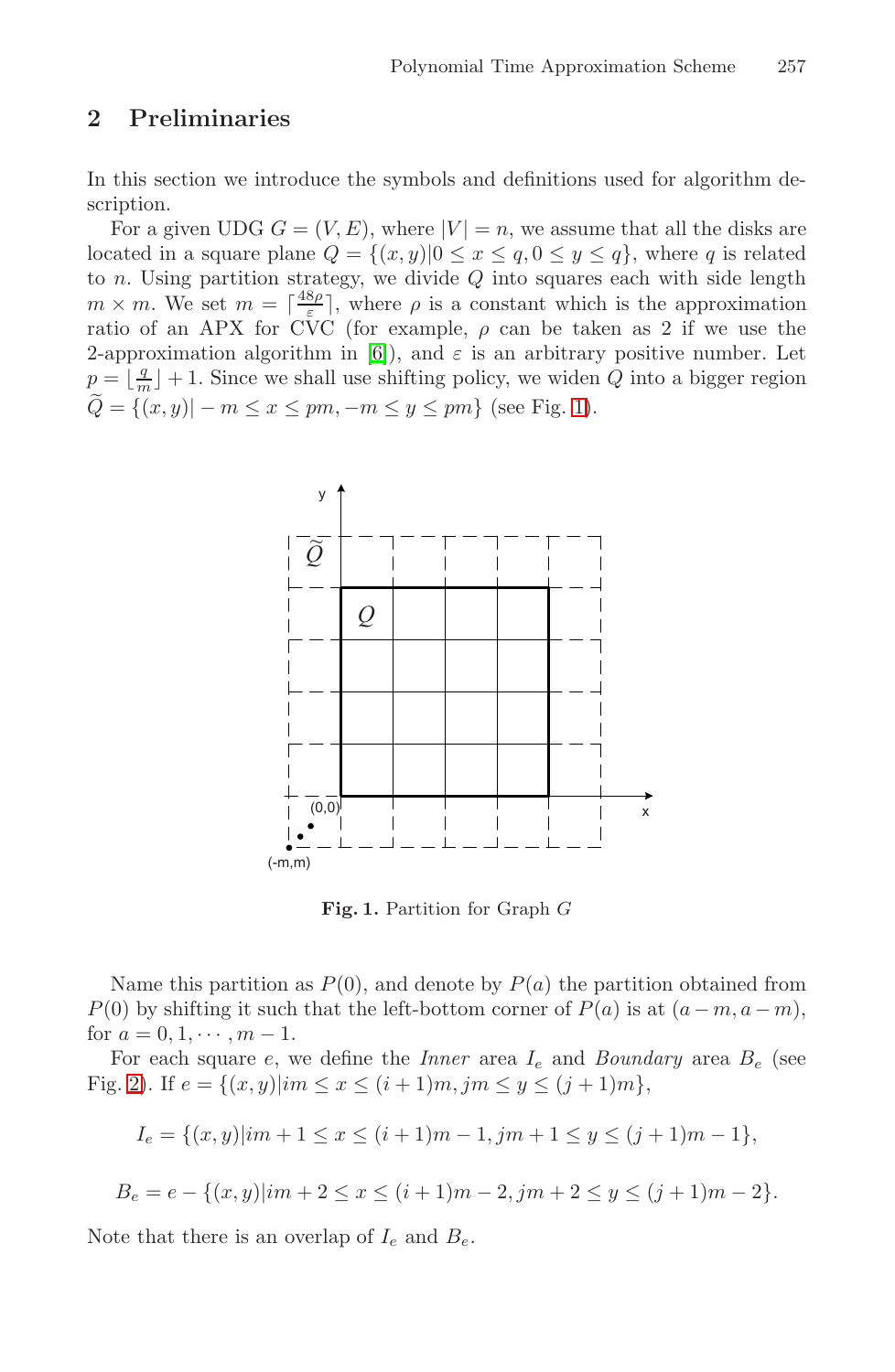

Boundary  $B_e$ Inner  $I_e$ 

**Fig. 2.** Inner Region and Boundary Region for a Square

# **3 Algorithm Overview**

For a partition  $P(a)$ , denote by  $B(P(a)) = \bigcup_{e \in P(a)} B_e$ . The algorithm is executed in two phases.

**Phase I.** Use a  $\rho$ -approximation to compute a CVC  $C_0$  for graph  $G$ . Let  $C_0(a)$  =  $C_0 \cap B(P(a))$  be the set of vertices of  $C_0$  lying in the boundary area of partition  $P(a)$ . Choose  $a^*$  such that  $|C_0(a^*)| = \min |C_0(a)|$ .

**Phase II.** For any square  $e \in P(a^*)$ , denote by  $G_e$  the subgraph of G induced by the vertices in  $I_e$ , and  $Comp(G_e)$  the set of connected components in  $G_e$ . For each square e and each component  $H \in Comp(G_e)$ , use exhaust search to find a minimum CVC  $C_H$  of H. Set  $C_e = \bigcup_{H \in Comp(G_e)} C_H$ .

Final Result Output  $C = C_0(a^*) \cup (\bigcup C_e)$ .  $e \in P(a^*)$ 

## **4 Analysis of the Algorithm**

In this section, we firstly prove the correctness of our algorithm, and then discuss the overall time complexity, that is, we prove that our algorithm runs in polynomial time. Finally, we give the performance ratio of the algorithm, which is  $(1+\varepsilon)$ .

#### **4.1 Correctness**

To prove that the output  $C$  of our algorithm is a CVC for graph  $G$ , we firstly prove that C is a vertex cover for G, then prove that the induced subgraph  $G[C]$ is connected.

**Lemma 1.** C is a vertex cover for  $G = (V, E)$ .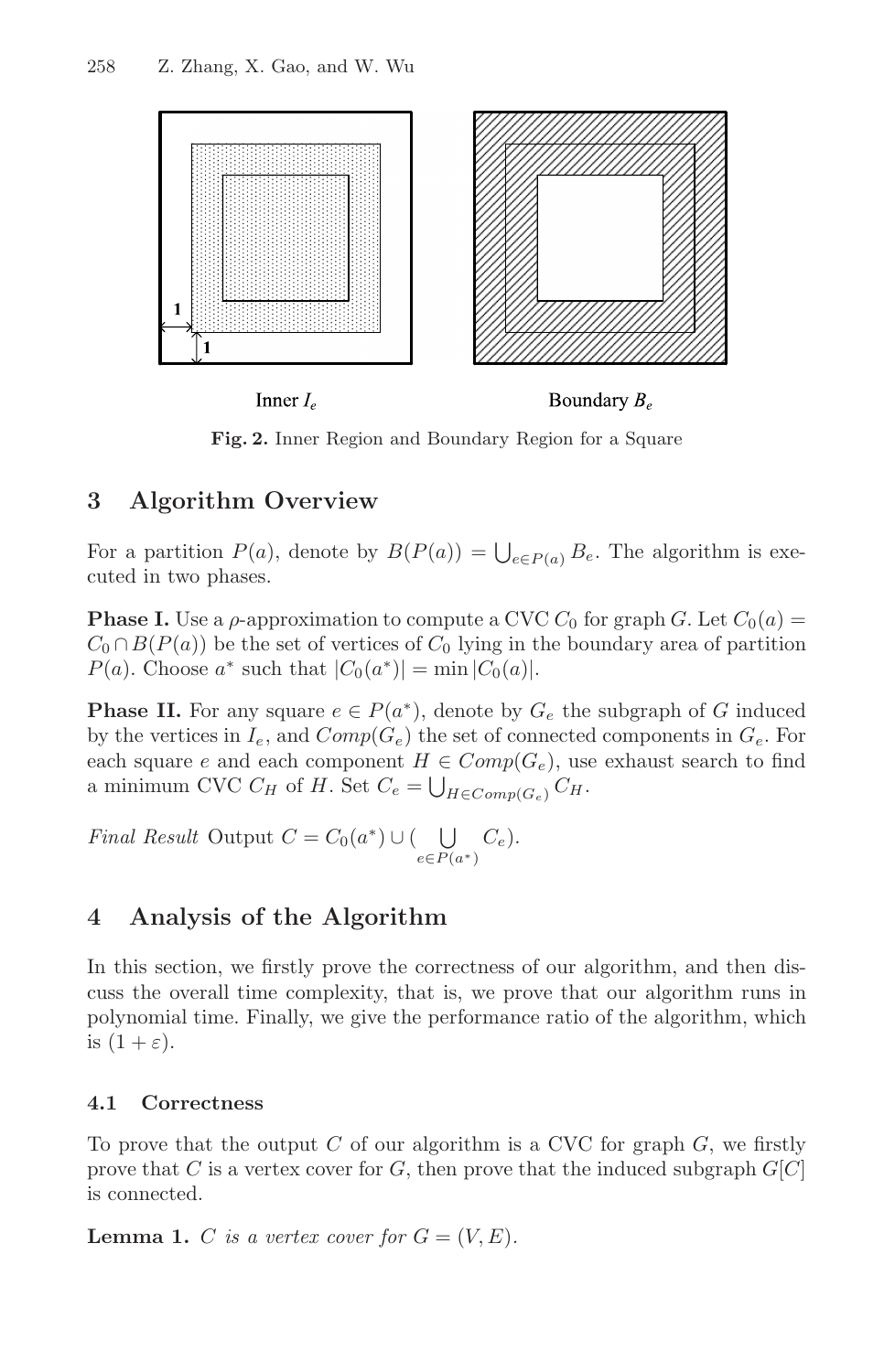*Proof.* For each square e, the inner area  $I_e$  and the boundary area  $B_e$  have an overlap with width 1. Since for any edge  $(v, w)$ , the Euclidean distance between  $v$  and  $w$  is less than or equal to 1, we see that both  $v$  and  $w$  belong to the inner area  $I_e$  for some square e, or belong to the boundary area  $B(P(a^*))$ . In the former case, the edge  $(v, w)$  is in a component H of  $G_e$ . By Phase II of the algorithm, either  $v \in C_H$  or  $w \in C_H$ , meaning that $(v, w)$  can be covered by  $C_e \subseteq C$ . In the second case, by Phase I of the algorithm,  $C_0$  is a CVC of G. Therefore either  $v \in C_0(a^*)$  or  $w \in C_0(a^*)$ , meaning that  $(v, w)$  can be covered by  $C_0(a^*) \subseteq C$ . Thus we have proved that any edge in G is covered by C. So C is a vertex cover of G.

#### **Lemma 2.** The induced subgraph  $G[C]$  is connected.

Proof. We prove this lemma by two steps. In step 1, we show that distinct [co](#page-4-0)nnected components in  $G[C_0(a^*)]$  (if exist) can be connected through vertices in  $\bigcup$   $C_e$ . In step 2, we show that there is no other components of  $G[C]$  left  $e \in P(a^*)$ 

after step 1.

Step 1. Let  $H_1$  and  $H_2$  be two components in  $G[C_0(a^*)]$  which are 'closest' in  $G[C_0]$  with each other. Then, there is a path  $P = (v_1, v_2, \dots, v_t)$  of  $G[C_0]$  connecting  $H_1$  and  $H_2$  through the inner area of 'one' square e. Without loss of generalization, we may assume that  $v_1 \in V(H_1)$ ,  $v_t \in V(H_2)$  and  $\{v_2, \dots, v_{t-1}\} \subseteq I_e$ . Fig. (see 3 for illustration).



**Fig. 3.** An Illustration for  $H_1$  and  $H_2$ 

<span id="page-4-0"></span>It is easy to see that  $v_1$  and  $v_t$  belong to  $I_e \cap B_e$ , so P is in a connected component H of  $G_e$ . Based on Phase II of our algorithm, P is covered by  $C_H$ . It follows that [either  $v_1 \in C_H$  or  $v_2 \in C_H$ ], and [either  $v_{t-1} \in C_H$  or  $v_t \in C_H$ ]. Since  $G[C_H]$  is connected, we see that  $H_1$  and  $H_2$  are connected through  $G[C_H]$ .

Step 2. Let G-be the component of  $G[C]$  containing all vertices of  $C_0(a^*)$ . Such  $\tilde{G}$  exists because of step 1. Suppose  $\tilde{G} \neq G[C]$ , then there exists a square e and a connected component  $H$  of  $G_e$  such that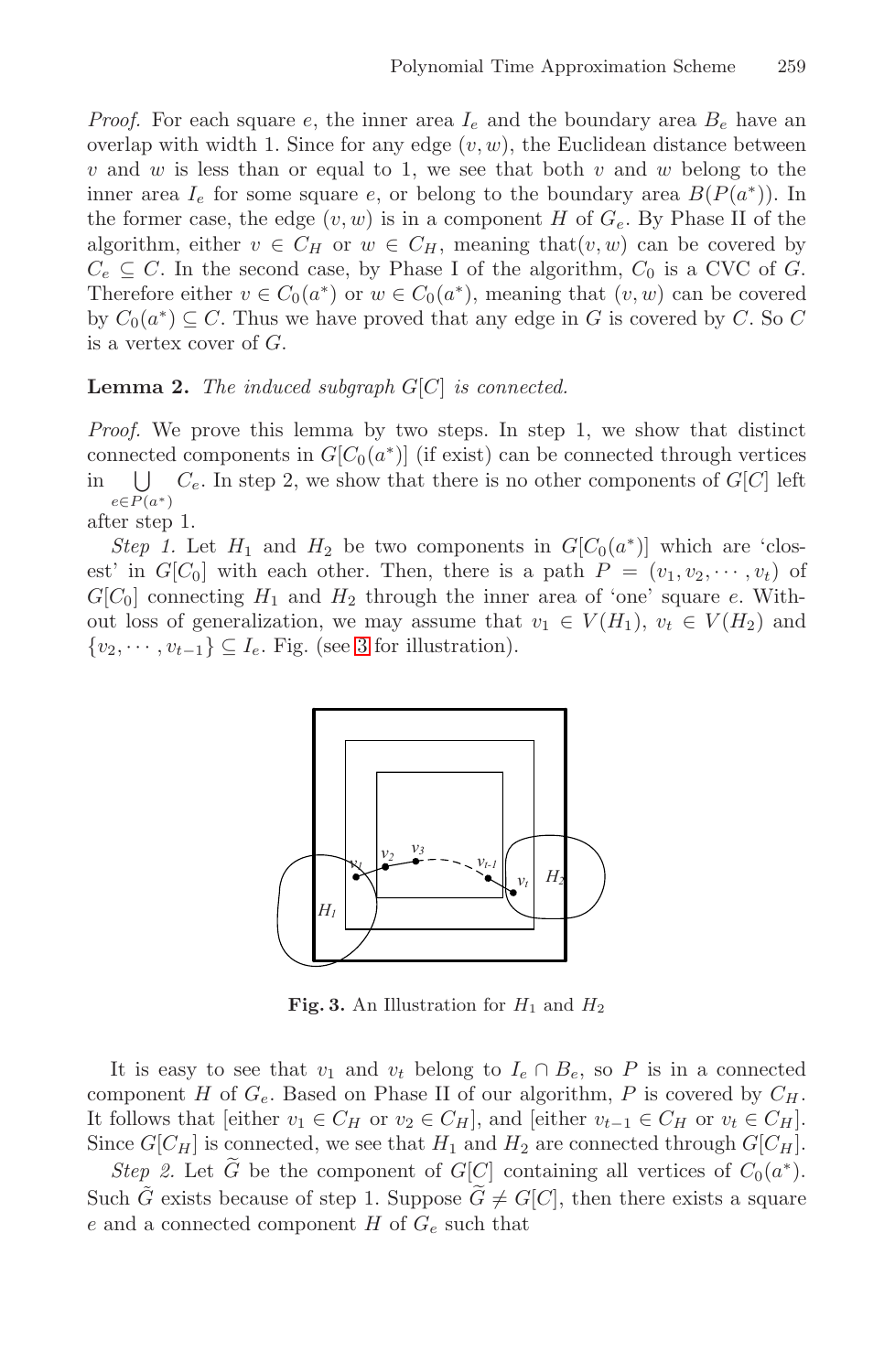260 Z. Zhang, X. Gao, and W. Wu

(i)  $C_H \cap C_0(a^*) = \emptyset$  and

(ii) no vertex of  $C_H$  is adjacent with any vertex in  $C_0(a^*)$ .

Let x be a vertex in  $C_H$ . Then either  $x \in C_0$  or x is adjacent with a vertex  $y \in C_0$ . We firstly assume that  $x \in C_0$ . From (i), we know that  $x \notin C_0(a^*)$ , so  $x \in e \backslash B_e$ . Since  $G[C_0]$  is connected, there is a path P in  $G[C_0]$  connecting x to the other parts of G outside of e. Suppose  $P = (v_0, v_1, ..., v_t)$ , where  $v_0 = x$ ,  $v_t \notin e$ , and  $\{v_1, ..., v_{t-1}\} \subseteq e$ . Let i be the index such that  $v_i$  is the first vertex on P with  $v_i \in B_e$ . Then

(iii)  $v_i \in C_0(a^*)$ ;

(iv)  $v_i \in I_e$  and thus  $v_i$  and x belong to a same component of  $G_e$ , which is H; (v) both  $v_{i-1}$  and  $v_i$  are in  $I_e$ , and hence the edge  $(v_{i-1}, v_i)$  are in H (note that  $i \geq 1$  since  $v_0 = x \notin B_e$ ).

By (v) and Phase II of the algorithm, either  $v_i \in C_H$  or  $v_{i-1} \in C_H$ . But this contradicts (i) (ii) and (iii).

The case that  $x \notin C_0$  but is adjacent with a vertex  $y \in C_0$  can be proved similarly.

Therefore, we have proved that  $G = G[C]$ .

Based on the conclusions from Lemma 1 and Lemma 2, we obtain the following theorem showing the correctness of our algorithm.

<span id="page-5-0"></span>**Theorem 1.** The output C of our algorithm is a connected vertex cover for G.

#### **4.2 Time Complexity**

In this subsection we consider the time complexity of our algorithm. Phase I of the algorithm uses a polynomial time  $\rho$ -approximation to compute  $C_0$ . Phase II uses exhaust search which is the most time consuming part. We shall prove that this part can also be executed in polynomial time, by implementing the relation between vertex cover and independent set.

**Lem[ma](#page-5-0) 3.** The number of independent unit disks in an  $m \times m$  square is at most  $\lfloor \frac{(m+2)^2}{\pi} \rfloor$ .

*Proof.* Enlarge the  $m \times m$  square to an  $(m+2) \times (m+2)$  square by adding a boundary with width one. Then all the disks whose centers are in the  $m \times m$ square lie completely in the  $(m + 2) \times (m + 2)$  square. Since each unit disk occupies area  $\pi$ , t[he](#page-5-0) result follows from the independence assumption.

With the help of Lemma 3, we have the following theorem.

**Theorem 2.** The running time of our algorithm is  $n^{O(1/\varepsilon^2)}$ , where n is the number of vertices in the graph.

*Proof.* It is well known that a vertex set  $S$  is a vertex cover of a graph if and only if its complement is an independent set. Thus by Lemma 3, each  $V(H)\setminus C_H$ contains at most  $\lfloor \frac{(m+2)^2}{\pi} \rfloor$  independent vertices, and therefore the exhaust search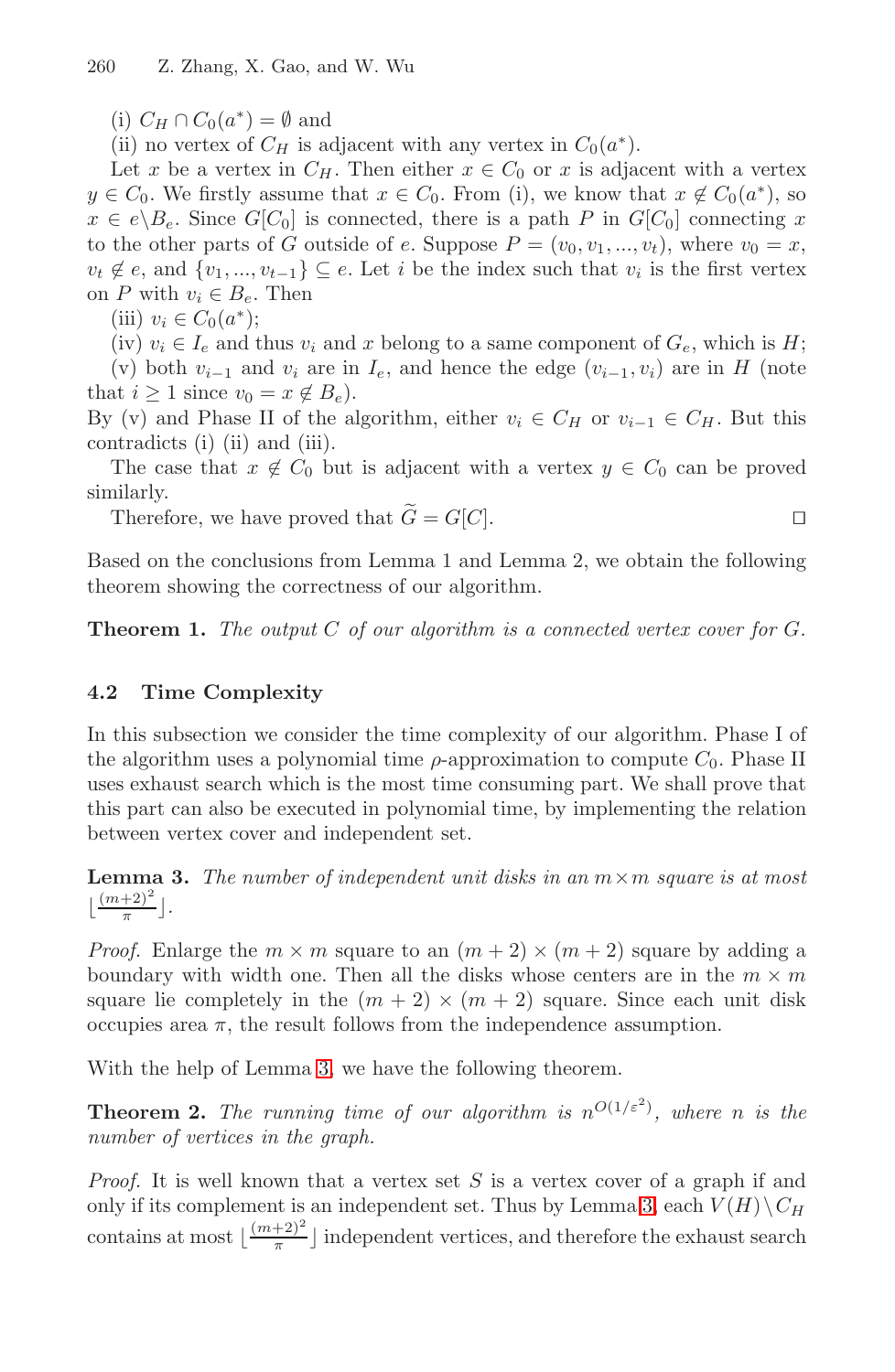for  $C_H$  (which can be done by considering the complement of each independent set in H) takes time at most  $\sum_{k=0}^{\lfloor \frac{(m+2)^2}{n} \rfloor} {n_H \choose k} = n_H^{O(m^2)}$ , where  $n_H$  is the number of vertices in H, and the total running time for phase II is at most  $\sum_{e,H} n_H^{O(m^2)}$  =  $\left(\sum_{e,H} n_H\right)^{O(m^2)} = n^{O(m^2)} = n^{O(1/\varepsilon^2)}.$ 

#### **4.3 Performance**

Here we prove that our algorithm is a  $(1 + \varepsilon)$ -approximation.

**Definition 1.** For two subgraphs  $G_1, G_2$  of G, the distance between  $G_1$  and  $G_2$ is the length of a shortest path of  $G$  connecting  $G_1$  and  $G_2$  (where 'length' means the number of edges on the path), denoted by  $dist(G_1, G_2)$ .

In another word, if  $dist(G_1, G_2) = k$ , then  $G_1$  and  $G_2$  can be connected through  $k-1$  vertices. If a vertex cover of a connected graph is not a connected vertex cover, the distance between connected components of the subgraph induced by the vertex cover is not far, as can be seen from the following lemma.

<span id="page-6-0"></span>Lemma 4. Suppose H is a connected graph, and C is a vertex cover of H. If  $H[C]$  is not connected, then there exist two components  $R_1$ ,  $R_2$  of  $H[C]$  such that  $dist(R_1, R_2)=2$ .

*Proof.* Let  $R_1, R_2$  be two 'closest' connected components of  $G[C]$ , and  $P =$  $(v_0, v_1, ..., v_t)$  be a shortest path of H connecting  $R_1$  and  $R_2, v_0 \in V(R_1)$  and  $v_t \in V(R_2)$ . If  $t \geq 3$ , consider the edge  $(v_1, v_2)$ . Since C covers H, we have either  $v_1 \in C$  or  $v_2 \in C$ . Suppose, without loss of generality, that  $v_1 \in C$ . Let  $R_3$  be the component of  $G[C]$  containing  $v_1$ . Then  $R_3 \neq R_1$  and  $R_2$ , and  $dist(R_3, R_2) < dist(R_1, R_2)$ , contradicting our choice of  $R_1$  and  $R_2$ .

The following lemma is well known in unit disk graph.

**Lemma 5.** Let G be a unit disk graph and u be a vertex in  $V(G)$ . The there are at most 5 independent vertices in  $N(u)$ , where  $N(u)$  is the set of vertices adjacent with u in G.

The following theorem shows that our algorithm is a PTAS.

**Theorem 3.** Let  $C^*$  be an optimal CVC for  $G$ , and  $C$  be the output of our algorithm. Then  $|C| \leq (1+\varepsilon)|C^*|$ .

Proof. Firstly, we prove that

$$
|C_0(a^*)| \le \frac{\varepsilon}{6} |C^*|.\tag{1}
$$

When the partition shifts, a vertex of  $C_0$  belongs to at most 8 boundary areas of  $B(P(a))$ 's. Therefore, we have,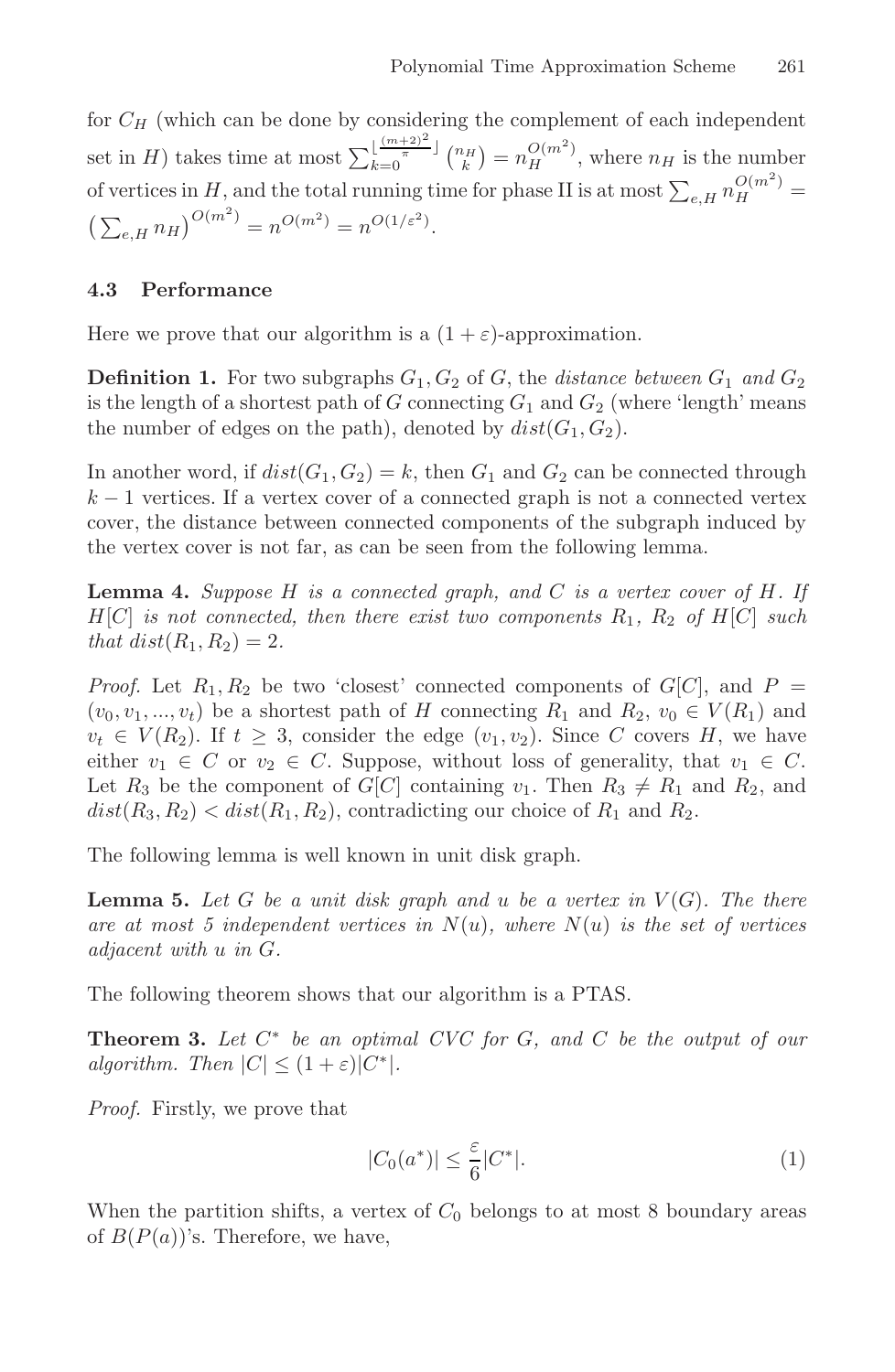<span id="page-7-0"></span>262 Z. Zhang, X. Gao, and W. Wu

$$
|C_0(0)|+|C_0(1)|+\cdots+|C_0(m-1)|\leq 8|C_0|,
$$

and thus

<span id="page-7-2"></span>
$$
|C_0(a^*)| \le \frac{8\rho|C^*|}{m} \le \frac{\varepsilon}{6}|C^*|.
$$

Next, we shall [ad](#page-7-0)d some vertices to  $C^*$  such t[ha](#page-6-0)t the resulting set C satisfies: for each square e and

for each component 
$$
H \in Comp(G_e)
$$
,  $C \cap V(H)$  is a CVC of H. (2)

<span id="page-7-1"></span>For a square  $e$ , let  $C_e = C^* \cap I_e$ . It is easy to see that for each component  $U \subseteq C$  comp $(C \cap \widetilde{C} \cap V(H))$  covers  $U$ . Suppose there exists a component  $U \subseteq C$  $H \in Comp(G_e), C_e \cap V(H)$  covers H. Suppose there exists a component  $H \in Comp(G)$  and there are  $Cpomp(G_e)$  such that requirement (2) is not satisfied. By Lemma 4, there are two components  $R_1, R_2$  of  $G[C_e \cap V(H)]$  such that  $R_1$  and  $R_2$  can be connected through one vertex in  $V(H)\backslash C_e$ . Add this vertex to  $C_e$ . If the new  $C_e$  still<br>deep not estight negations on (2) equations as above to add vertices to manage does not satisfy requirement (2), continue as above to add vertices to merge components. Suppose this is done k times before  $C_e$  satisfies (2), then

$$
|\widetilde{C}_e| \le |C^* \cap e| + k. \tag{3}
$$

On the other hand, we can show that

$$
|C_0(a^*) \cap e| \ge \frac{k}{5}.\tag{4}
$$

For this purpose, we suppose that the components merged are in the order that  $R_1$  with  $R_2$ ,  $R_3$  with  $R_4$ ,  $\cdots$ ,  $R_{2k-1}$  with  $R_{2k}$ . For simplicity of presenting the idea, we firstly assume that all the above  $R_j$ 's are distinct components of  $G[C^* \cap I_e]$ . For each  $i = 1, 2, \cdots, k$ , let  $x_i$  be a vertex in  $V(R_{2i-1}) \cap B_e \cap I_e$  $V(R_{2i-1}) \cap B_e \cap I_e$ , such that  $x_i$  is adjacent with a vertex  $y_i \in B_e \setminus I_e$ . Such  $x_i$  exists since  $R_{2i-1}$  is connected to the outer parts of e through  $C^*$ . Then either  $x_i \in C_0$  or  $y_i \in C_0$ . Set  $z_i = x_i$  if  $x_i \in C_0$  and  $z_i = y_i$  otherwise. Note that both  $x_i, y_i \in B_e$ . Hence  $z_i \in C_0(a^*) \cap e$ . A vertex ma[y s](#page-7-1)erve more than once as  $z_i$ 's. For example, it is possible [t](#page-7-2)hat t[her](#page-7-1)e are two indices  $i \neq j$  such that the vertex of  $C_0$  covering edges  $(x_i, y_i)$  and  $(x_j, y_j)$  is the same  $y_i = y_j \in C_0$ . In this case, we see that  $x_i$ and  $x_i$  are independent since they belong to different components of  $G[C^* \cap I_e]$ . Then by Lemma 5, such vertex serves at most 5 times as  $z_i$ 's, and inequality (4) follows. Next, suppose the  $R_i$ 's are not all distinct. For example, suppose  $R_3$  is the component obtained by merging  $R_1$  and  $R_2$ . Then  $x_3$  can be chosen such that  $x_3 \in V(H_2) \cap B_e \cap I_e$ , which is independent with  $x_1$ . In general we can find k independent vertices  $x_1, x_3, ..., x_{2k-1}$  and thus (4) also holds in this case.

Combining inequalities (3) and (4), we have

$$
|\widetilde{C}_e| \le |C^* \cap e| + 5|C_0(a^*) \cap e|.
$$
 (5)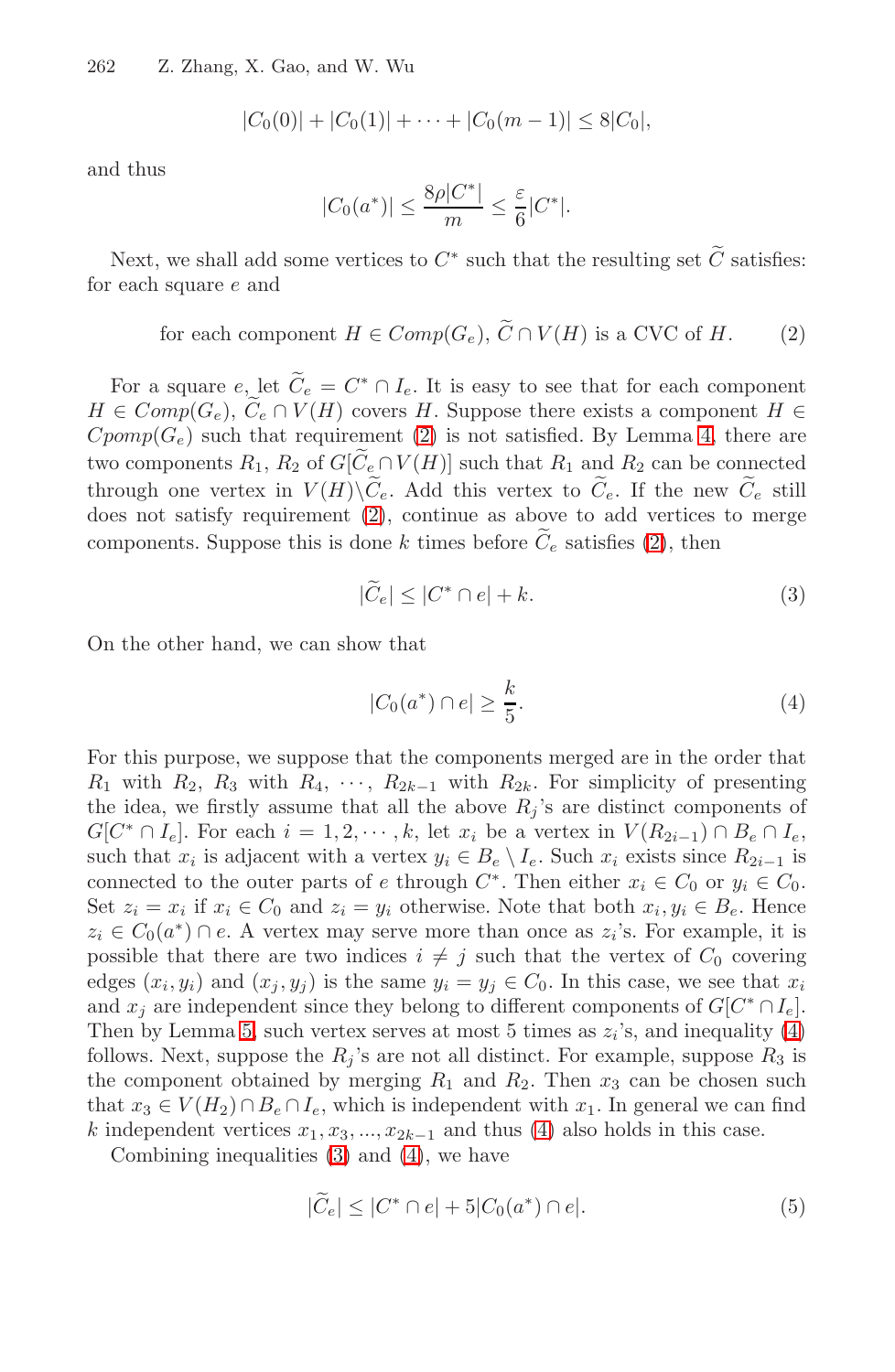Since in Phase II of the algorithm,  $C_e$  is a 'minimum' vertex set satisfying requirement (2) for each square e, we have  $|C_e| \leq |C_e|$ . Combining this with (1) and (5), we have

$$
\begin{aligned} |\bigcup_{e \in P(a^*)} C_e| &= \bigcup_{e \in P(a^*)} |C_e| \le \sum_{e \in P(a^*)} |\widetilde{C}_e| \\ &\le \sum_{e \in P(a^*)} \left( |C^* \cap e| + 5|C_0(a^*) \cap e| \right) \\ &= |C^*| + 5|C_0(a^*)| \le (1 + \frac{5\varepsilon}{6})|C^*|. \end{aligned}
$$

Hence

$$
|C| \leq |C_0(a^*)| + |\bigcup_{e \in P(a^*)} C_e| \leq (1+\varepsilon)|C^*|.
$$

### **5 Conclusion**

In this paper, we presented the first polynomial time approximation scheme to compute a connected vertex cover of a graph. The method used in this paper can be applied to CVC problems in *n*-dimensional ball graphs. In a *unit ball graph*, each vertex corresponds to the center of a unit ball in the n-dimensional space, and two vertices are adjacent if and only if the Euclidean distance between them is at most 1.

### <span id="page-8-2"></span>**References**

- 1. Abu-Khzam, F.N., et al.: Kernelization Algorithms for the Vertex Cover Problem: Theory and Experiments. In: Proc.6th Workshop on Algorithm Engineering and Experiments & 1st Workshop on Analytic Algorithmics and Combinatorics, pp. 62–69 (2004)
- <span id="page-8-3"></span><span id="page-8-1"></span>2. Arkin, E.M., Halldorsson, M.M., Hassin, R.: Approximating the Tree and Tour Covers of a Graph. Inform. Process. Lett. 47, 275–282 (1993)
- 3. Bar-Yehuda, R., Even, S.: A local-ration Theorem for Approximating the Weighted Vertex Cover Problem, Analysis and Design of Algorithms for Combinatorial Problems. Annals of Discrete Mathematics 25, 27–46 (1985)
- <span id="page-8-0"></span>4. Cheng, X., Huang, X., Li, D., Wu, W., Du, D.: A polynomial-time approximation scheme for minimum connected dominating set in ad hoc wireless networks. Networks 42, 202–208 (2003)
- 5. Erlebach, T., Jansen, K., Seidel, E.: Polynomial-Time Approximation Schemes for Geometric Intersection Graphs. SIAM J. Comput. 34(6), 1302–1323 (2005)
- 6. Fujito, T., Doi, T.: A 2-Approximation NC Algorithm for Connected Vertex Cover and Tree Cover. Inform. Process. Lett. 90, 59–63 (2004)
- 7. Garey, M.R., Johnson, D.S.: The Rectilinear Steiner-Tree Problem is NP-Complete. SIAM J. Appl. Math. 32, 826–834 (1977)
- 8. Hochbaum, D.H.: Approximation Algorithm for  $\mathcal{NP}$ -hard Problems, PWS, Boston, MA (1996)